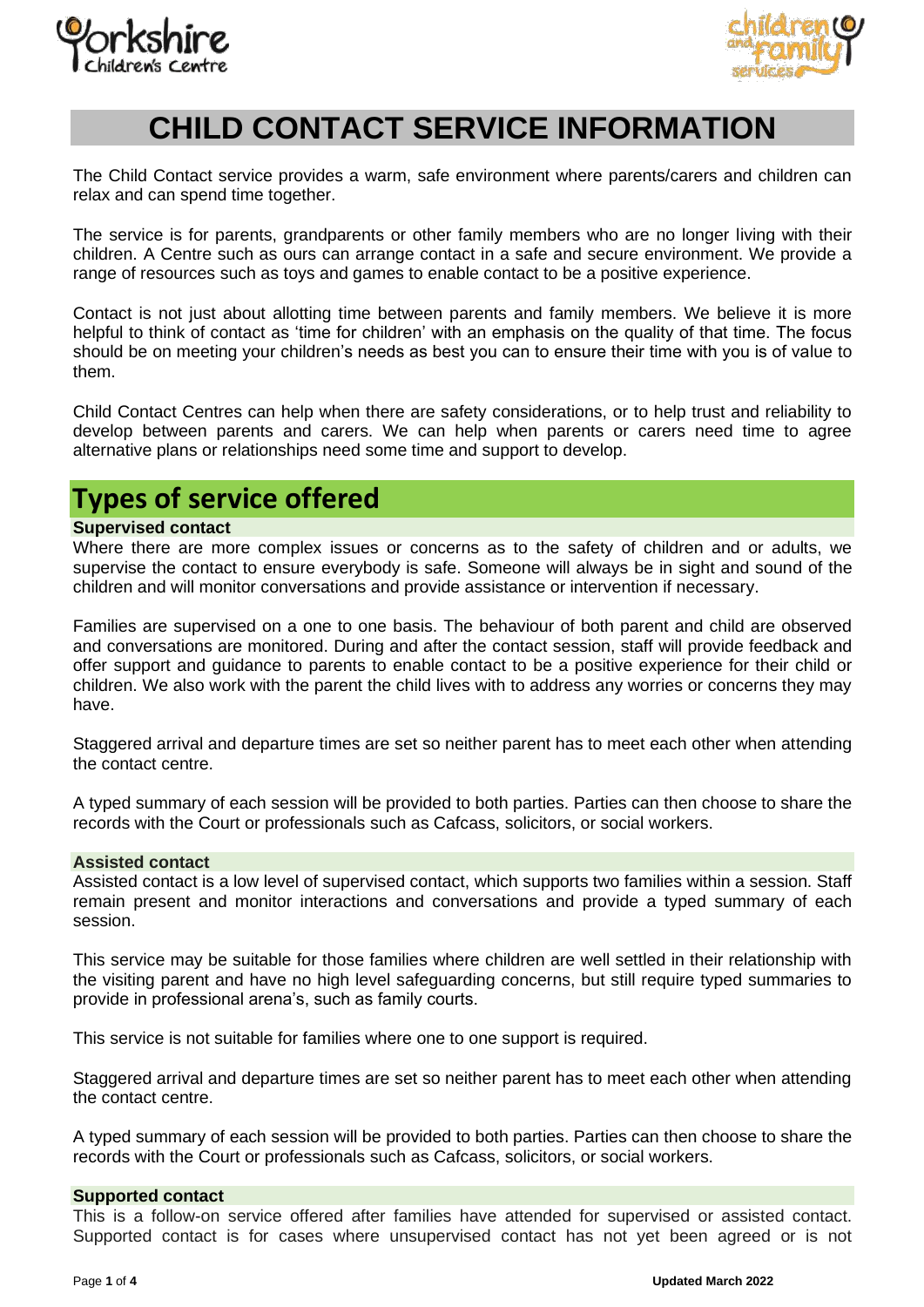



appropriate but there are no concerns about interaction between parents and children and the main requirement is for a safe, neutral space to spend time together.

There may be up to three families in a session at any one time. Sessions are supported by our well established volunteers. A worker may not always be in sight and sound of the children.

Staggered arrival and departure times are set so neither parent has to meet each other when attending the contact centre.

No written observations are provided. Verbal feedback is given after each session.

# **Handover contact (pick up and drop off)**

When unsupervised contact is appropriate but parents do not wish to meet, handover contact can be used and a contact worker will support the handing over and handing back of children.

Staggered arrival and departure times are set so neither parent has to meet each other when attending the contact centre.

No written observations are provided. Verbal feedback is given after each session.

Specific Saturdays timeslots are offered: 9:15am – 12:30pm

9:15am – 4:30pm 12:30pm – 4:30pm

# **Letterbox / Indirect contact**

\*\*Items to be sent to the main Huddersfield office\*\*

We can support indirect contact by sending on letters, cards and/or gifts either via post or via email. The addresses of both parents remain confidential.

Items received are checked and read to ensure they are appropriate before being sent on. A log is kept of any items received and sent on.

# **Contact venues**

**Huddersfield** Yorkshire Children's Centre Brian Jackson House 2 New North Parade Huddersfield HD1 5JP

Telephone – 01484 519988 Email – [children-familyservices@yccuk.org.uk](mailto:children-familyservices@yccuk.org.uk)

# **Doncaster**

\*\*PLEASE NOTE THAT THE DONCASTER VENUE IS HIRED ONLY. **We do not have an office at this location**. Please contact the main Huddersfield office for any information.\*\* Doncaster Central Family Hub Welcome Way **Doncaster** DN1 3LE

**How are sessions arranged?** Arrangements are by referral. The referral can be made by a social worker, solicitor, family mediator, CAFCASS Family Court Advisor or other appropriate professional. Arrangements will vary depending on which type of contact session is taking place.

**I don't have a solicitor. Can I self-refer?** Yes, we do accept referrals from parents or family members that do not have legal representation, subject to safeguarding checks. For self-referrals we require each parent or carer to complete and sign the referral form. If one referral form cannot be filled in by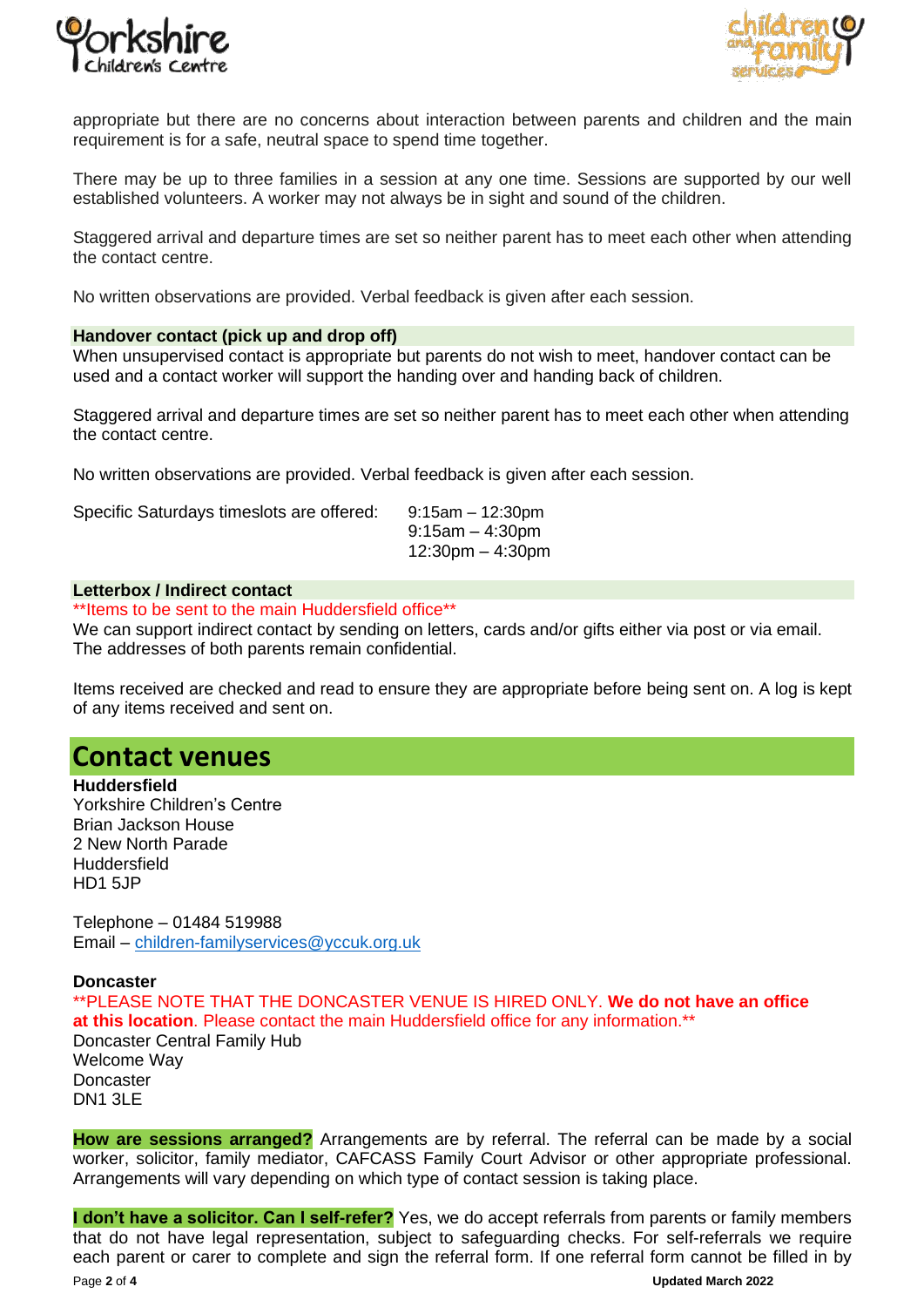



both parties then we require EACH parent or carer to complete their own separate referral form. Referrals will be accepted at the discretion of the contact centre co-ordinator.

**What happens once a referral is submitted?** When a complete referral is received, it is assessed by the centre co-ordinator who will confirm if we can accept. We may need to ask some follow-up questions or request further information. Once a referral is accepted, we will arrange payment of the referral fee, and each adult party will be booked in for an introductory meeting with a contact worker. After the introductory meetings the contact arrangements will be booked in and confirmed.

**Are all referrals accepted?** No. Following receipt of the referral form(s) and any other information, we will make a decision as to whether we are able to offer a service. We use the guidelines issued by the National Association of Child Contact Centres (NACCC), in order to make such decisions, and there may be occasions when we are not able to offer a service, such as when there are on-going criminal investigations or pending safeguarding investigations by the Court. Should this be the case we will provide information to the parties as to why this decision is made.

# **We can usually accept referrals where there is the following:**

- Ongoing court proceedings
- Children looked after by local authorities
- Children adopted or living with family under SGO arrangements (or similar)
- High levels of conflict
- Parental communication breakdown
- Parents building skills and experience caring for their children
- Parents with learning difficulties

# **Referrals we cannot accept:**

- If parties are awaiting a court hearing / Finding of Fact with regards to domestic abuse. We must know the outcome before a referral can be considered
- If one of the parties has a conviction or Finding related to domestic abuse, they must have successfully engaged with appropriate work e.g. Domestic Abuse Perpetrator Programme (DAPP), Safer Relationships or similar before a referral can be considered further. Anger manager programmes are not appropriate or accepted in this instance
- Where there is an ongoing police investigation or criminal proceedings
- Adults who have sexually offended against children, regardless of whether legal proceedings have concluded or are ongoing
- Referrals whereby there is a threat/risk of violence to another person (regardless of age)

**How long will I have to wait before contact starts?** Once a referral and any additional documents or information is received, the referral will be assessed by the contact centre co-ordinator who will confirm if we can accept. If we cannot accept a referral we will explain why and also offer any guidance if we can.

Once a referral is accepted we will arrange payment of the referral fee, and each adult party will be booked in for an introductory meeting with a contact worker.

Following completion of introductory meetings, and once we are satisfied that it is appropriate to commence contact, we aim to arrange the first session at the first available opportunity. This will dependant on a number of factors such as centre capacity and parent/carer and child availability.

The referral process could take up to 8 weeks, or longer if we have a large waiting list.

**Do I have to meet my former partner when I go to the centre?** Not if you don't want to. We implement staggered arrival and departure times and the centre staff will support with the handover of your child so you don't need to meet your former partner.

**Does the centre make any reports about us?** During Supervised and Assisted contact sessions an observation record is completed by contact centre staff. These are typed up and shared with parents. Parents can then choose to share the records with professionals such as a solicitor Cafcass, or Court.